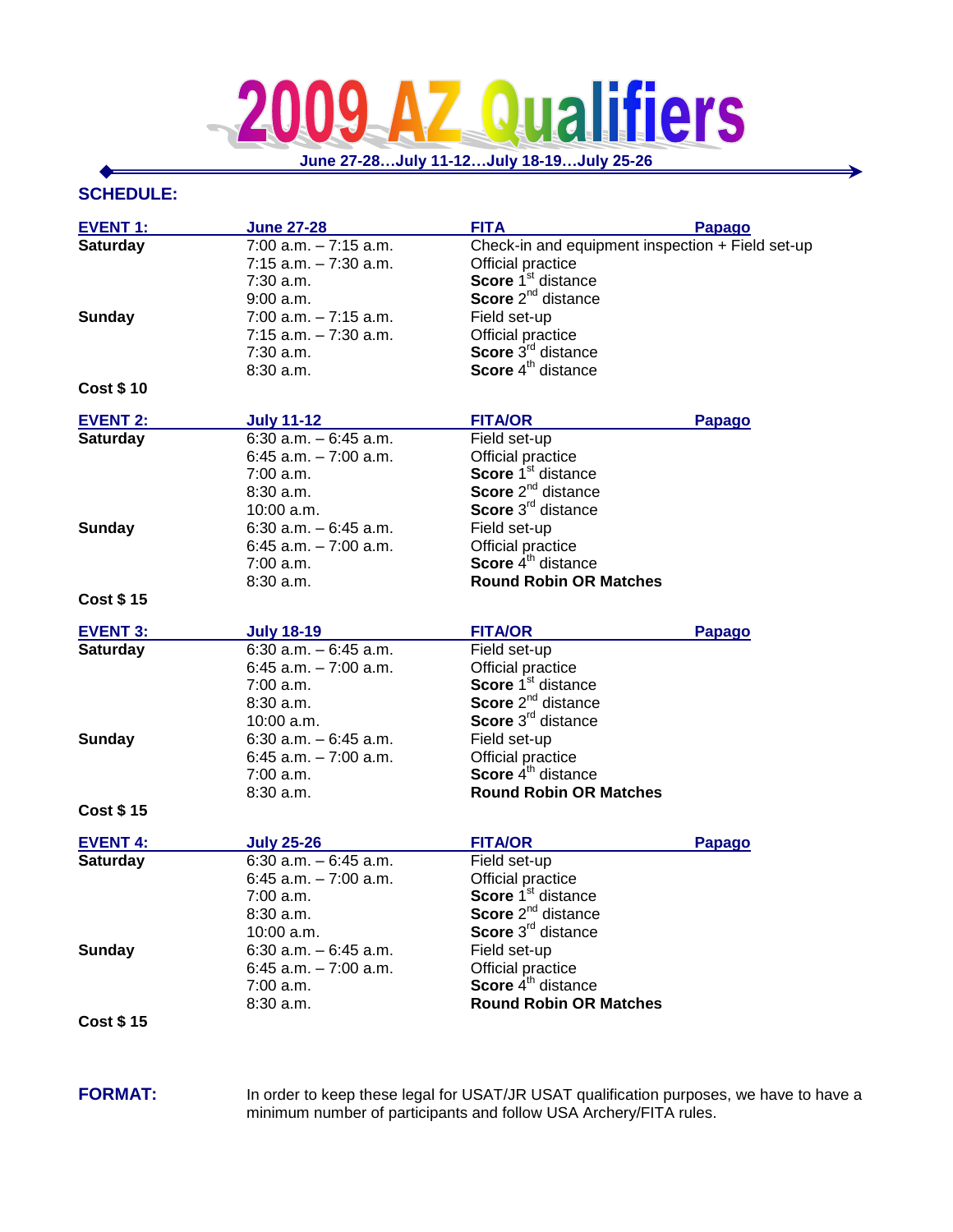| <b>DIVISIONS:</b>    | None.                                                                                                                                                                                                                                          |                                                                                                                                                                                                                            |  |
|----------------------|------------------------------------------------------------------------------------------------------------------------------------------------------------------------------------------------------------------------------------------------|----------------------------------------------------------------------------------------------------------------------------------------------------------------------------------------------------------------------------|--|
| <b>AWARDS:</b>       | None these events are just for qualifying scores and practice but, event and running<br>"results" will be posted on www.sundevilarchery.com just for fun.                                                                                      |                                                                                                                                                                                                                            |  |
| <b>SCHEDULE:</b>     | See above.                                                                                                                                                                                                                                     |                                                                                                                                                                                                                            |  |
| <b>RULES:</b>        | USA Archery rules apply.                                                                                                                                                                                                                       |                                                                                                                                                                                                                            |  |
| <b>REGISTRATION:</b> | <b>Checks:</b><br>Mail to:                                                                                                                                                                                                                     | Sun Devil Archery<br>Sun Devil Archery, 1827-D East Kirkland Lane Tempe, AZ 85281<br>Received by prior to the start of the scheduled event(s). No refunds/credit for partial<br>participation, cancellations, or no-shows. |  |
| <b>FEES:</b>         | Varies according to each event (to cover target faces many of which will be used<br>range donations, and qualifier registration) - if you are going to shoot all 4, you would<br>send \$45 (discounted price). Shoot one, some, or all events. |                                                                                                                                                                                                                            |  |
|                      | I am happy to move Event 3 or 4 to PSE if there is early interest.                                                                                                                                                                             |                                                                                                                                                                                                                            |  |
| <b>QUESTIONS:</b>    | Kari Jill Granville – 480-226-4152 or sundevilarchery@yahoo.com                                                                                                                                                                                |                                                                                                                                                                                                                            |  |